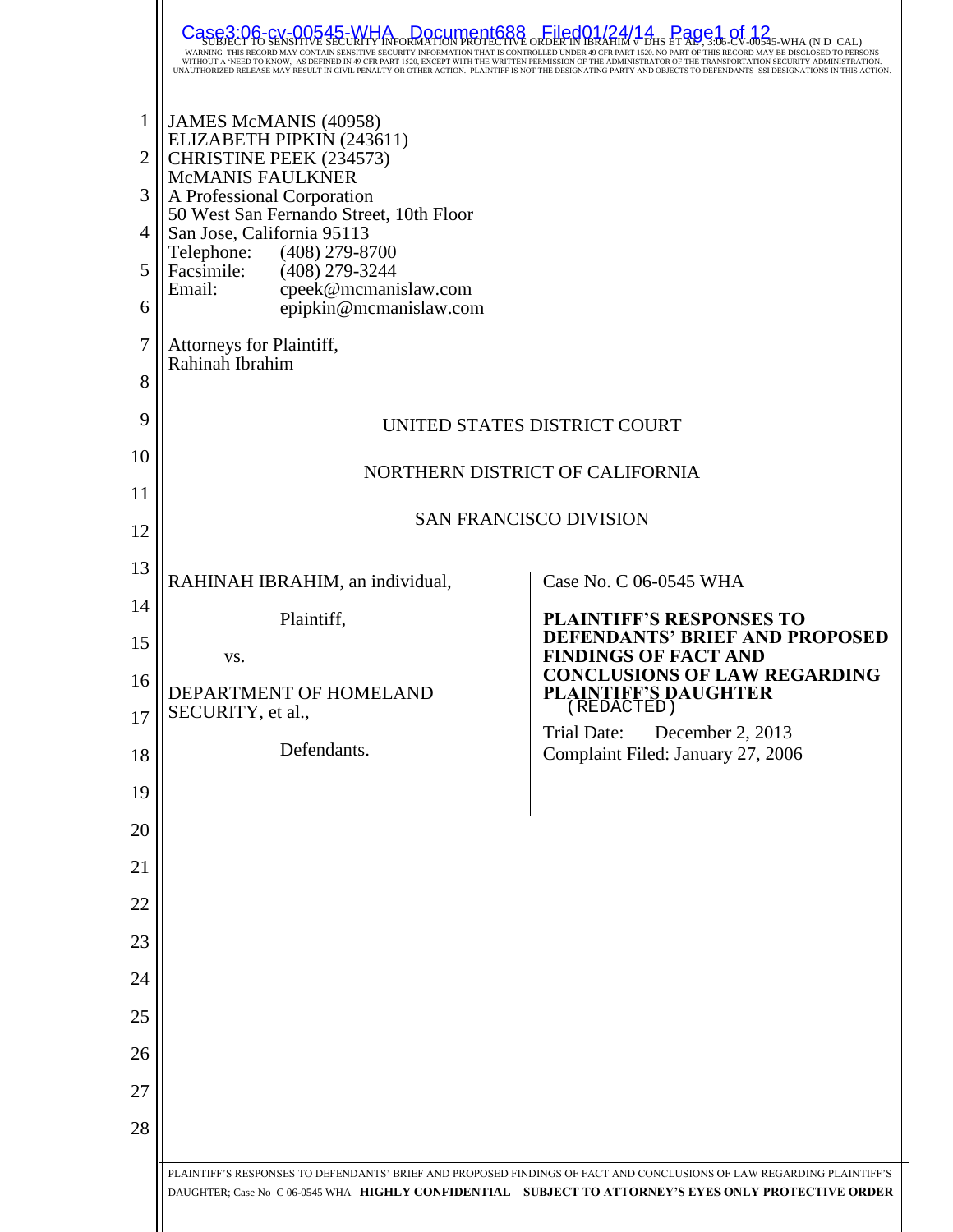SUBJECT TO SENSITIVE SECURITY INFORMATION PROTECTIVE ORDER IN IBRAHIM <del>6</del> DHS ET ALL, SUG-CV-00545-WHA (N D CAL)<br>warning this record may contain sensitive security information that is controlled under 49 cfr part 1520. No  $\textsf{Case3:}$  O6-cv-00545-WHA Document688 Filed01/24/14 Page2 of 12

| 1              | Plaintiff hereby responds to defendants' brief and proposed findings of fact and                                      |  |  |  |
|----------------|-----------------------------------------------------------------------------------------------------------------------|--|--|--|
| $\overline{2}$ | conclusions of law regarding plaintiff's daughter, Raihan Mustafa Kamal. Plaintiff requested                          |  |  |  |
| 3              | that the Court reopen the trial record to introduce the proceedings of Friday, December 6, 2013,                      |  |  |  |
| $\overline{4}$ | during which Maureen Dugan of the National Targeting Center ("NTC") testified regarding Ms.                           |  |  |  |
| 5              | Mustafa Kamal's travel difficulties. Defendants did not produce Ms. Dugan's declaration to                            |  |  |  |
| 6              | plaintiff's counsel or the Court until the final minutes of the trial proceedings on December 5,                      |  |  |  |
| 7              | 2013. See Trial Tr. 716:9-14. Almost immediately after plaintiff's counsel stated that plaintiff                      |  |  |  |
| 8              | would not have any rebuttal following defendants' case, defense counsel suddenly revealed that                        |  |  |  |
| 9              | Ms. Dugan's declaration was available in the courtroom. See Trial Tr. 713:20, 716:9-14.                               |  |  |  |
| 10             | Plaintiff therefore did not have the opportunity to introduce any evidence regarding Ms. Dugan                        |  |  |  |
| 11             | during her own case-in-chief or during rebuttal. Had plaintiff's counsel known that Ms. Dugan's                       |  |  |  |
| 12             | declaration and later testimony would reveal information relevant to plaintiff's case, plaintiff's                    |  |  |  |
| 13             | counsel would not have rested and agreed to close the evidence.                                                       |  |  |  |
| 14             | Ms. Dugan's live testimony and her declaration dated December 4, 2013, establish that                                 |  |  |  |
| 15             | <b>REDACTED</b>                                                                                                       |  |  |  |
| 16             |                                                                                                                       |  |  |  |
| 17             | Ms. Dugan's testimony therefore contradicts REDACTED                                                                  |  |  |  |
| 18             |                                                                                                                       |  |  |  |
| 19             | . See, e.g., Defendants' Post-Trial Proposed Findings of Fact and                                                     |  |  |  |
| 20             | Conclusions of Law, ¶4 ("Plaintiff's limited placement REDACTED does not interfere with any                           |  |  |  |
| 21             | liberty or property interest"), $\P$ 6 ("Plaintiff" s inability to travel to the United States stems from             |  |  |  |
| 22             | her lack of a visa"). This information is relevant to Dr. Ibrahim's claim that her widespread                         |  |  |  |
| 23             | injuries are redressable by removal REDACTED<br>, and should be considered on the merits. See,                        |  |  |  |
| 24             | e.g., Plaintiff's Trial Brief, p. 12 ("Placement on the No-Fly List implicates the liberty interest in                |  |  |  |
| 25             | international travel  So does inclusion in the REDACTED<br>, because this makes it                                    |  |  |  |
| 26             | practically impossible for Dr. Ibrahim to obtain a visa to the United States or to proceed through                    |  |  |  |
| 27             | may also result in the inability to board an<br>customs once on our shores. REDACTED                                  |  |  |  |
| 28             | international flight, because REDACTED                                                                                |  |  |  |
|                | PLAINTIFF'S RESPONSES TO DEFENDANTS' BRIEF AND PROPOSED FINDINGS OF FACT AND CONCLUSIONS OF LAW REGARDING PLAINTIFF'S |  |  |  |
|                | DAUGHTER: Case No C 06-0545 WHA   HIGHLY CONFIDENTIAL – SUBJECT TO ATTORNEY'S EYES ONLY PROTECTIVE ORDER              |  |  |  |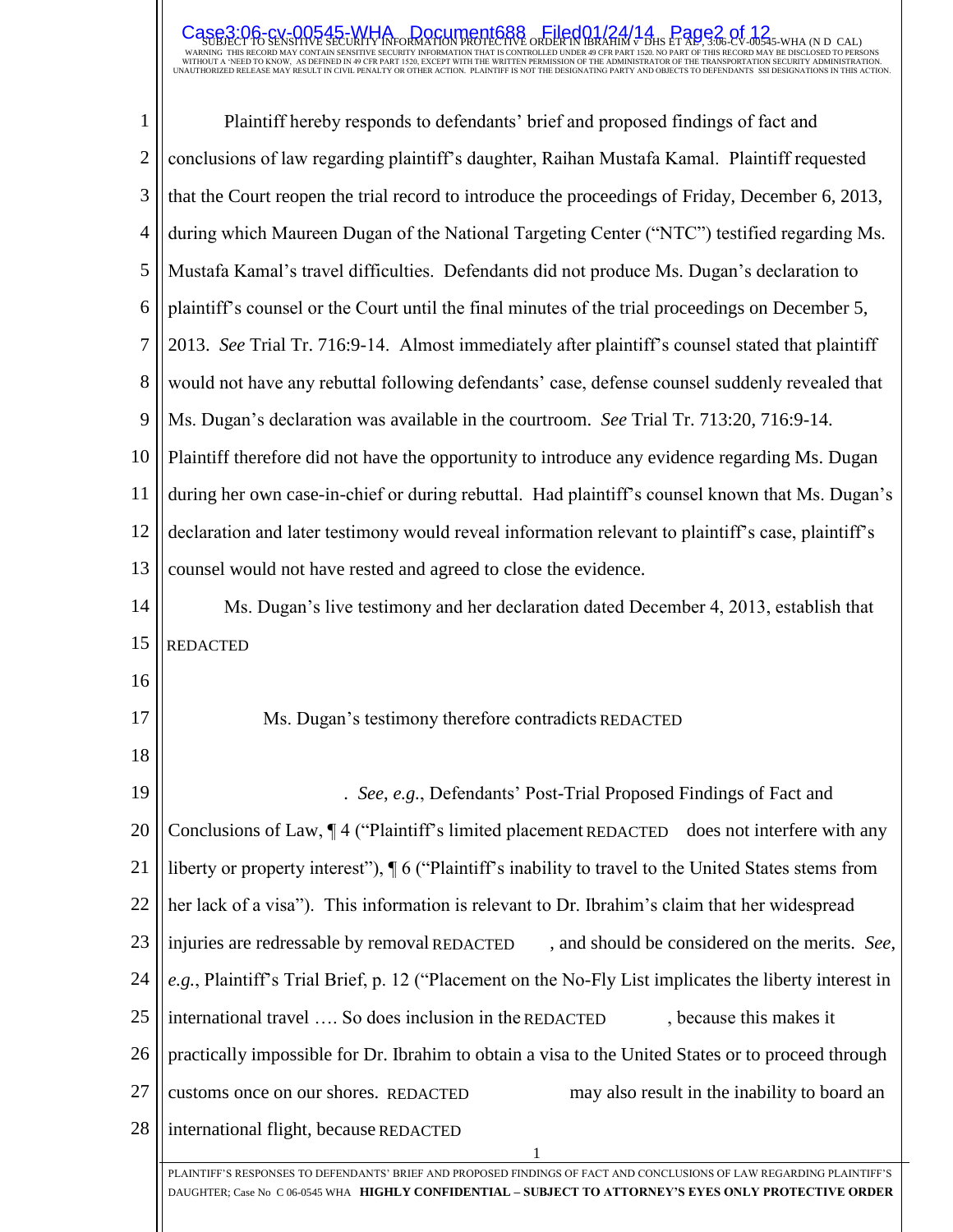## SUBJECT TO SENSITIVE SECURITY INFORMATION PROTECTIVE ORDER IN IBRAHIM <del>6</del> DHS ET ALL, SUG-CV-00545-WHA (N D CAL)<br>warning this record may contain sensitive security information that is controlled under 49 cfr part 1520. No  $\textsf{Case3:}$  O6-cv-00545-WHA Document688 Filed01/24/14 Page3 of 12

## $1 \parallel$ REDACTED "); Fed. R. Evid. 401.

| $\overline{2}$ | While the Court's inquiry into Ms. Mustafa Kamal's travel difficulties began as an                                                                                                                                              |  |  |  |  |
|----------------|---------------------------------------------------------------------------------------------------------------------------------------------------------------------------------------------------------------------------------|--|--|--|--|
| 3              | inquiry into witness tampering, it does not change the fact that information relevant to Dr.                                                                                                                                    |  |  |  |  |
| 4              | Ibrahim's claims came to light as a result. Defendants should not be permitted to benefit from                                                                                                                                  |  |  |  |  |
| 5              | Ms. Dugan's testimony to explain their actions regarding Ms. Mustafa Kamal, but then shield                                                                                                                                     |  |  |  |  |
| 6              | that same testimony from plaintiff's case. In addition, defendants have not demonstrated any                                                                                                                                    |  |  |  |  |
| 7              | prejudice by the consideration of evidence related to Ms. Mustafa Kamal, nor can they, because                                                                                                                                  |  |  |  |  |
| 8              | the relevant information (e.g., her REDACTED status, and defendants' e-mail to Philippine Airlines                                                                                                                              |  |  |  |  |
| 9              | entitled "POSSIBLE NO BOARD REQUEST") was provided by defendants and has always                                                                                                                                                 |  |  |  |  |
| 10             | been known to defendants. Defendants also have access to all of the actors who REDACTED                                                                                                                                         |  |  |  |  |
| 11             | denied her boarding. On the other hand,                                                                                                                                                                                         |  |  |  |  |
| 12             | plaintiff would be prejudiced by the omission of the information from the Court's inquiry                                                                                                                                       |  |  |  |  |
| 13             | because Ms. Mustafa Kamal's REDACTED status, REDACTED<br>, and inability to                                                                                                                                                     |  |  |  |  |
| 14             | travel to the United States, are relevant to Dr. Ibrahim's claims. Plaintiff has already been                                                                                                                                   |  |  |  |  |
| 15             | prejudiced by defendants' late offer of Ms. Dugan's testimony, the limited ability to cross-                                                                                                                                    |  |  |  |  |
| 16             | examine Ms. Dugan, the inability to question other government witnesses about Ms. Mustafa                                                                                                                                       |  |  |  |  |
| 17             | Kamal, and the inability to corroborate Ms. Dugan's testimony.                                                                                                                                                                  |  |  |  |  |
| 18             | Plaintiff has limited information on which to base her responses to defendants' proposed                                                                                                                                        |  |  |  |  |
| 19             | findings of fact and conclusions of law regarding Ms. Mustafa Kamal. Without prejudice to                                                                                                                                       |  |  |  |  |
| $20$           | plaintiff's position stated above, plaintiff responds as follows:                                                                                                                                                               |  |  |  |  |
| 21             | PLAINTIFF'S RESPONSES TO DEFENDANTS' PROPOSED FINDINGS OF FACT                                                                                                                                                                  |  |  |  |  |
| 22             | <b>The National Targeting Center</b>                                                                                                                                                                                            |  |  |  |  |
| 23             | 1.<br><b>REDACTED</b>                                                                                                                                                                                                           |  |  |  |  |
| 24             |                                                                                                                                                                                                                                 |  |  |  |  |
| 25             | <b>REDACTED</b>                                                                                                                                                                                                                 |  |  |  |  |
| 26             | <b>Response to No. 1:</b> Agree that this statement is consistent with Dugan's declaration.                                                                                                                                     |  |  |  |  |
| 27             | 2.<br><b>REDACTED</b>                                                                                                                                                                                                           |  |  |  |  |
| 28             |                                                                                                                                                                                                                                 |  |  |  |  |
|                | 2                                                                                                                                                                                                                               |  |  |  |  |
|                | PLAINTIFF'S RESPONSES TO DEFENDANTS' BRIEF AND PROPOSED FINDINGS OF FACT AND CONCLUSIONS OF LAW REGARDING PLAINTIFF'S<br>DAUGHTER; Case No C 06-0545 WHA HIGHLY CONFIDENTIAL - SUBJECT TO ATTORNEY'S EYES ONLY PROTECTIVE ORDER |  |  |  |  |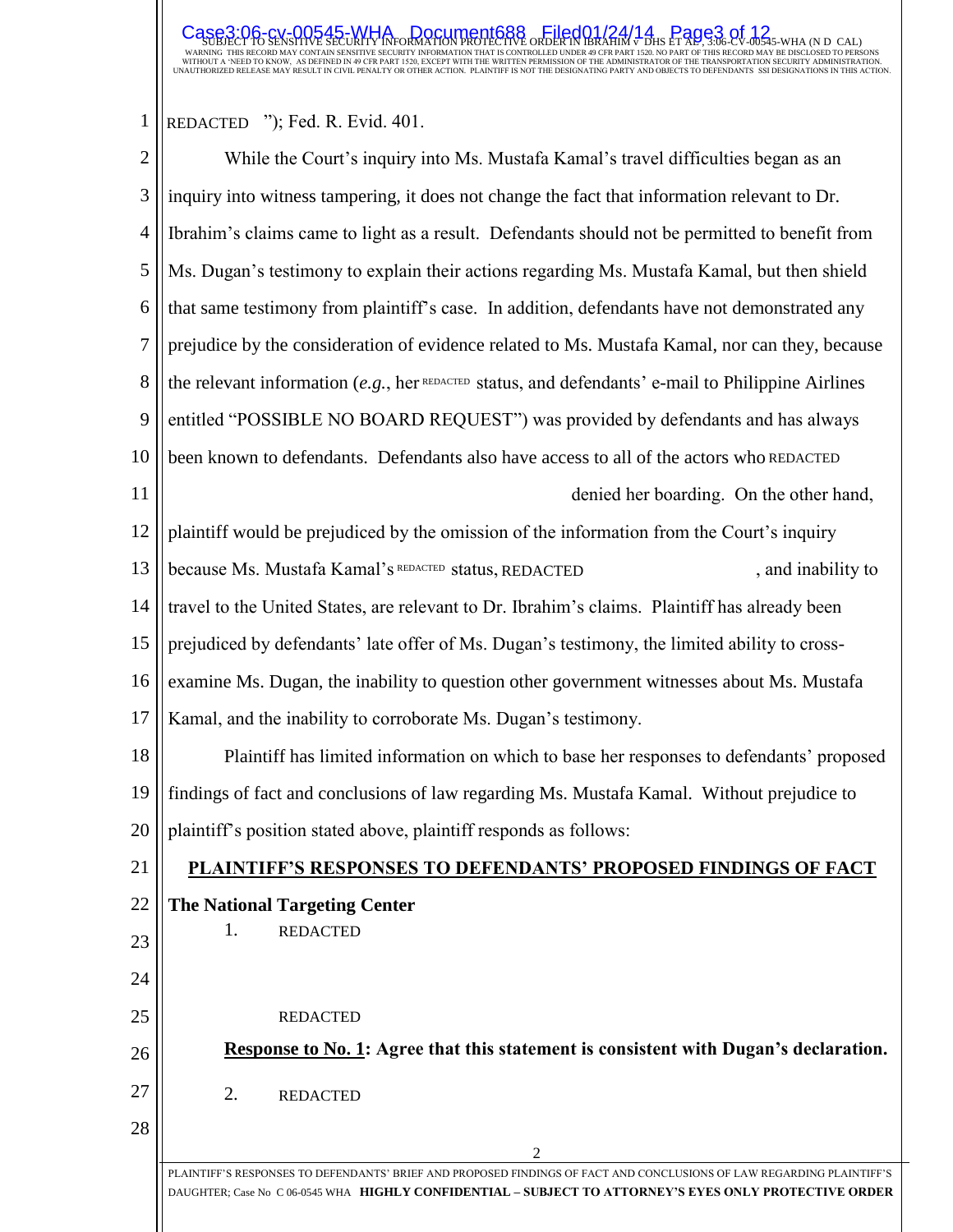|                | <b>RR545-WHA Document688</b><br><b>Filed01/24/14 Page4</b><br>ED TO KNOW. AS DEFINED IN 49 CFR PART 1520, EXCEPT WITH THE WRITTEN PERMISSION OF THE ADMINISTRATOR OF THE TRANSPORTATION SECURITY ADMINI<br>ZED RELEASE MAY RESULT IN CIVIL PENALTY OR OTHER ACTION.  PLAINTIFF IS NOT THE DESIGNATING PARTY AND OBJECTS TO DEFENDANTS |  |  |  |
|----------------|---------------------------------------------------------------------------------------------------------------------------------------------------------------------------------------------------------------------------------------------------------------------------------------------------------------------------------------|--|--|--|
| 1              | <b>REDACTED</b>                                                                                                                                                                                                                                                                                                                       |  |  |  |
| $\overline{2}$ |                                                                                                                                                                                                                                                                                                                                       |  |  |  |
| 3              | <b>REDACTED</b>                                                                                                                                                                                                                                                                                                                       |  |  |  |
| 4              | <b>Response to No. 2:</b> Agree that this statement is consistent with Dugan's testimony                                                                                                                                                                                                                                              |  |  |  |
| 5              | and declaration.                                                                                                                                                                                                                                                                                                                      |  |  |  |
| 6<br>7         | 3.<br><b>REDACTED</b>                                                                                                                                                                                                                                                                                                                 |  |  |  |
| 8              | <b>REDACTED</b>                                                                                                                                                                                                                                                                                                                       |  |  |  |
| 9              | <b>Response to No. 3: Agree that this statement is consistent with Dugan's testimony</b>                                                                                                                                                                                                                                              |  |  |  |
| 10             | and declaration.                                                                                                                                                                                                                                                                                                                      |  |  |  |
| 11             | 4.<br><b>REDACTED</b>                                                                                                                                                                                                                                                                                                                 |  |  |  |
| 12             | <b>REDACTED</b>                                                                                                                                                                                                                                                                                                                       |  |  |  |
| 13             | Response to No. 4: Agree that this statement is consistent with Dugan's declaration.                                                                                                                                                                                                                                                  |  |  |  |
| 14             | <b>Events of December 1, 2013</b><br>5.                                                                                                                                                                                                                                                                                               |  |  |  |
| 15             | On December 1, 2013, Raihan Binti Mustafa Kamal, Plaintiff's daughter, was<br>booked to travel on December 2, 2013 from Kuala Lampur, Malaysia to Manila, Philippines (on<br>Malaysia Airlines) and from Manila to San Francisco International Airport (on Philippine                                                                 |  |  |  |
| 16             | Airlines).<br>Dkt. 651 ¶ 1, 7-8, Ex. B.                                                                                                                                                                                                                                                                                               |  |  |  |
| 17             | <b>Response to No. 5: Agree.</b>                                                                                                                                                                                                                                                                                                      |  |  |  |
| 18             | 6.<br><b>REDACTED</b>                                                                                                                                                                                                                                                                                                                 |  |  |  |
| 19<br>20       |                                                                                                                                                                                                                                                                                                                                       |  |  |  |
| 21             |                                                                                                                                                                                                                                                                                                                                       |  |  |  |
| 22             |                                                                                                                                                                                                                                                                                                                                       |  |  |  |
| 23             | <b>REDACTED</b><br><b>Response to No. 6: Agree that this statement is consistent with Dugan's testimony</b>                                                                                                                                                                                                                           |  |  |  |
| 24             | and declaration. Disagree to the extent that this statement suggests that there is any                                                                                                                                                                                                                                                |  |  |  |
| 25             | evidence that REDACTED                                                                                                                                                                                                                                                                                                                |  |  |  |
| 26             | ."                                                                                                                                                                                                                                                                                                                                    |  |  |  |
| 27             | 7.<br><b>REDACTED</b>                                                                                                                                                                                                                                                                                                                 |  |  |  |
| 28             | <b>REDACTED</b>                                                                                                                                                                                                                                                                                                                       |  |  |  |
|                | 3                                                                                                                                                                                                                                                                                                                                     |  |  |  |
|                | PLAINTIFF'S RESPONSES TO DEFENDANTS' BRIEF AND PROPOSED FINDINGS OF FACT AND CONCLUSIONS OF LAW REGARDING PLAINTIFF'S<br>DAUGHTER; Case No C 06-0545 WHA HIGHLY CONFIDENTIAL - SUBJECT TO ATTORNEY'S EYES ONLY PROTECTIVE ORDER                                                                                                       |  |  |  |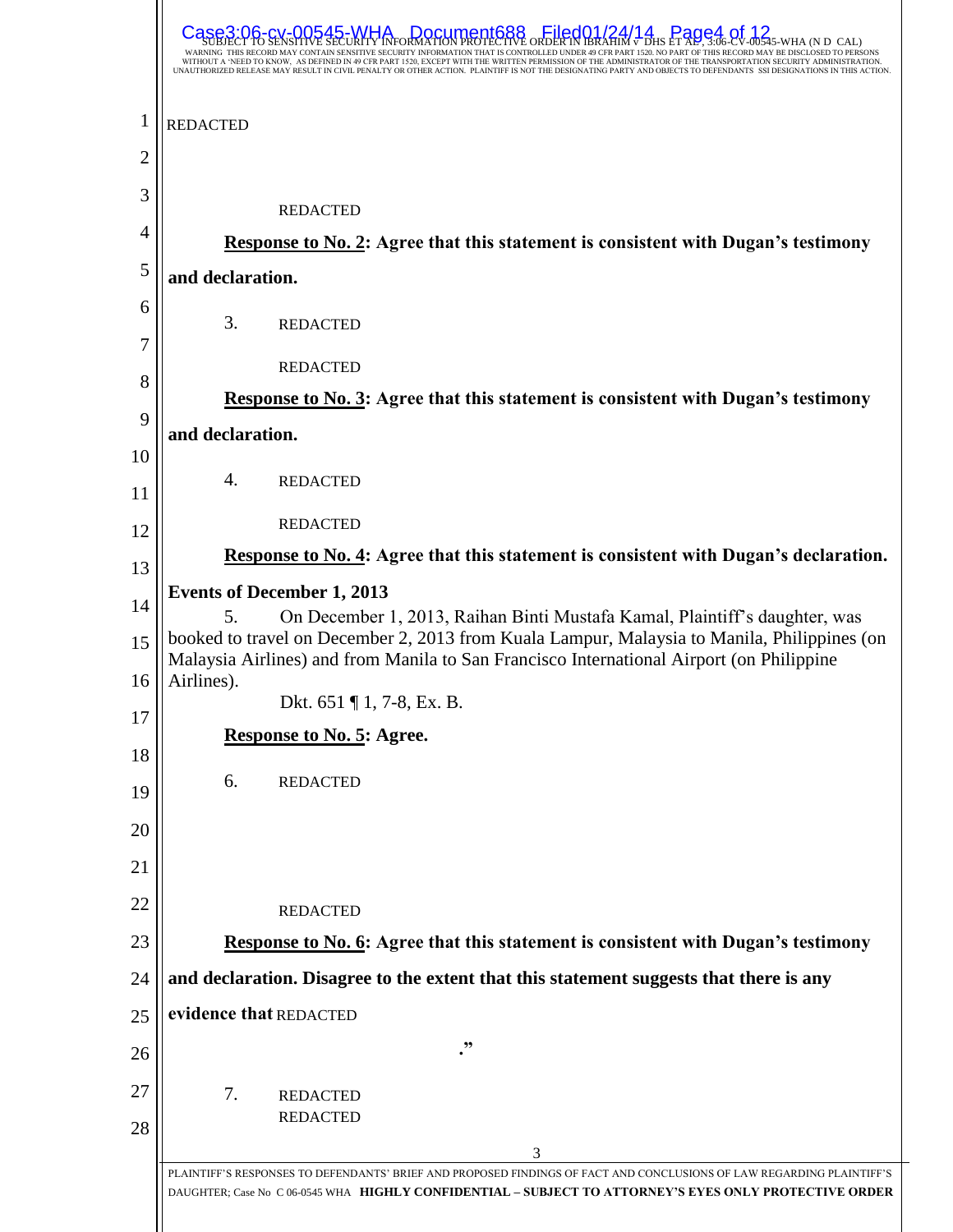|                | NEED TO KNOW. AS DEFINED IN 49 CFR PART 1520, EXCEPT WITH THE WRITTEN PERMISSION OF THE ADMINISTRATOR OF THE TRANSPORTATION SECURITY<br>UNAUTHORIZED RELEASE MAY RESULT IN CIVIL PENALTY OR OTHER ACTION. PLAINTIFF IS NOT THE DESIGNATING PARTY AND OBJECTS TO DEFENDANTS |  |  |  |  |
|----------------|----------------------------------------------------------------------------------------------------------------------------------------------------------------------------------------------------------------------------------------------------------------------------|--|--|--|--|
| 1              | Response to No. 7: Agree that this statement is consistent with Dugan's testimony.                                                                                                                                                                                         |  |  |  |  |
| $\overline{2}$ | Disagree on the basis that this statement omits any reference to time. REDACTED                                                                                                                                                                                            |  |  |  |  |
| 3              |                                                                                                                                                                                                                                                                            |  |  |  |  |
| 4              |                                                                                                                                                                                                                                                                            |  |  |  |  |
| 5              |                                                                                                                                                                                                                                                                            |  |  |  |  |
| 6              | 8.<br><b>REDACTED</b>                                                                                                                                                                                                                                                      |  |  |  |  |
| 7<br>8         | <b>REDACTED</b>                                                                                                                                                                                                                                                            |  |  |  |  |
|                | Response to No. 8: Agree that this statement is consistent with Dugan's declaration.                                                                                                                                                                                       |  |  |  |  |
| 9              | Disagree on the basis that there is no evidence that REDACTED                                                                                                                                                                                                              |  |  |  |  |
| 10<br>11       |                                                                                                                                                                                                                                                                            |  |  |  |  |
| 12             |                                                                                                                                                                                                                                                                            |  |  |  |  |
| 13             | 9.<br><b>REDACTED</b>                                                                                                                                                                                                                                                      |  |  |  |  |
| 14             |                                                                                                                                                                                                                                                                            |  |  |  |  |
| 15             |                                                                                                                                                                                                                                                                            |  |  |  |  |
| 16             | <b>REDACTED</b>                                                                                                                                                                                                                                                            |  |  |  |  |
| 17             | Response to No. 9: Agree that this statement is consistent with Dugan's declaration                                                                                                                                                                                        |  |  |  |  |
| 18             | and testimony.                                                                                                                                                                                                                                                             |  |  |  |  |
| 19             | 10.<br><b>REDACTED</b>                                                                                                                                                                                                                                                     |  |  |  |  |
| 20             |                                                                                                                                                                                                                                                                            |  |  |  |  |
| 21             | <b>REDACTED</b>                                                                                                                                                                                                                                                            |  |  |  |  |
| 22             | Response to No. 10: Agree that this statement is consistent with Dugan's declaration                                                                                                                                                                                       |  |  |  |  |
| 23             | and testimony.                                                                                                                                                                                                                                                             |  |  |  |  |
| 24             | 11.<br><b>REDACTED</b>                                                                                                                                                                                                                                                     |  |  |  |  |
| 25             |                                                                                                                                                                                                                                                                            |  |  |  |  |
| 26             |                                                                                                                                                                                                                                                                            |  |  |  |  |
| 27             | <b>REDACTED</b>                                                                                                                                                                                                                                                            |  |  |  |  |
| 28             | Response to No. 11: Disagree to the extent this statement is not supported by Dugan<br>testimony at 809:1-2. Disagree to the extent that a more complete version of this e-mail has                                                                                        |  |  |  |  |
|                |                                                                                                                                                                                                                                                                            |  |  |  |  |
|                | PLAINTIFF'S RESPONSES TO DEFENDANTS' BRIEF AND PROPOSED FINDINGS OF FACT AND CONCLUSIONS OF LAW REGARDING PLAINTIFF'S<br>DAUGHTER; Case No C 06-0545 WHA HIGHLY CONFIDENTIAL - SUBJECT TO ATTORNEY'S EYES ONLY PROTECTIVE ORDER                                            |  |  |  |  |
|                |                                                                                                                                                                                                                                                                            |  |  |  |  |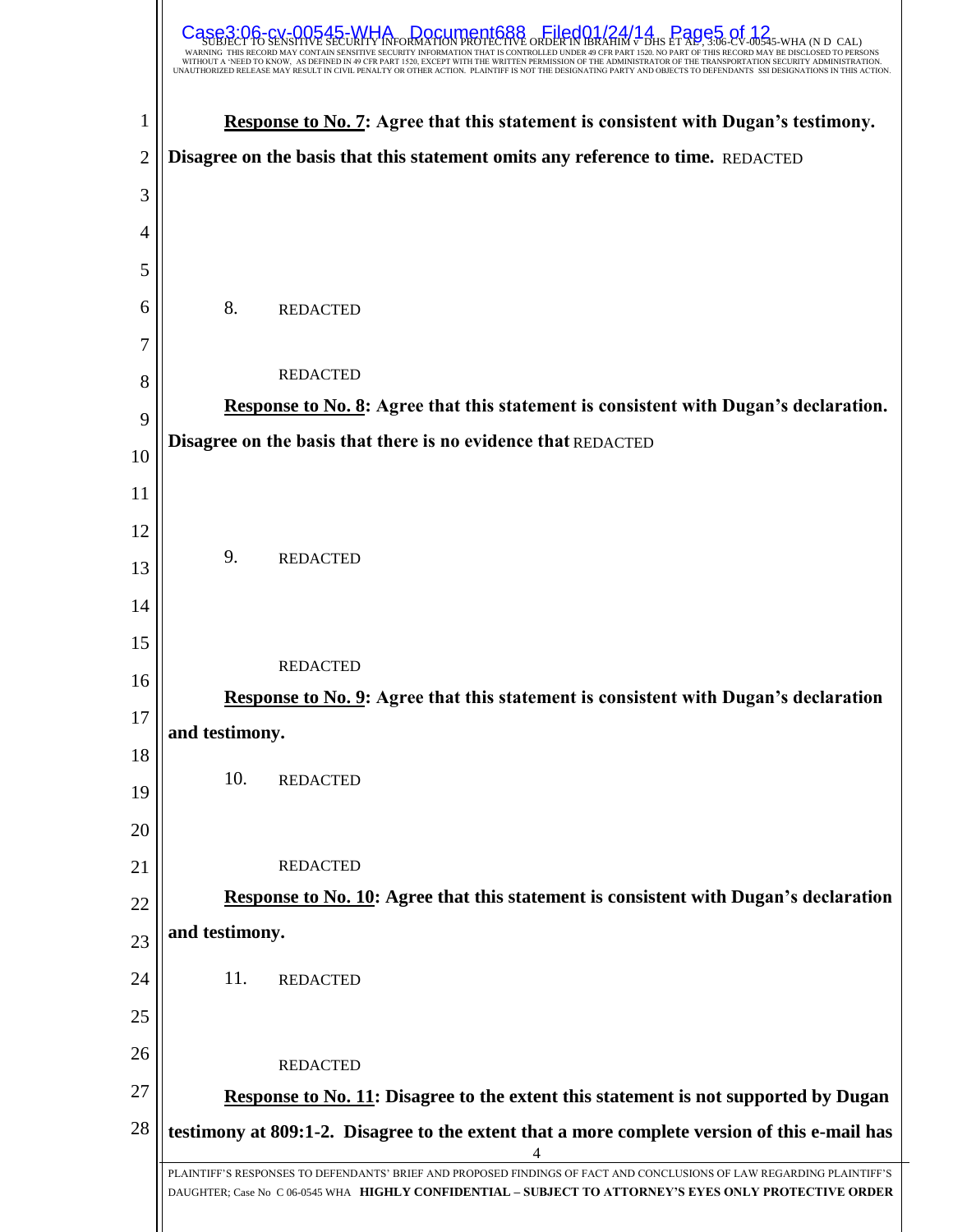|                | ORDER IN BR<br>$\frac{1}{2}$ 545-WHA (N D CAL)<br>SENSITIVE SECURITY INFORMATION THAT IS CONTROLLED UNDER 49                                                                                                                                                                                                                          |  |  |  |  |
|----------------|---------------------------------------------------------------------------------------------------------------------------------------------------------------------------------------------------------------------------------------------------------------------------------------------------------------------------------------|--|--|--|--|
|                | WITHOUT A 'NEED TO KNOW. AS DEFINED IN 49 CFR PART 1520, EXCEPT WITH THE WRITTEN PERMISSION OF THE ADMINISTRATOR OF THE TRANSPORTATION SECURITY ADMINISTRATION.<br>UNAUTHORIZED RELEASE MAY RESULT IN CIVIL PENALTY OR OTHER ACTION. PLAINTIFF IS NOT THE DESIGNATING PARTY AND OBJECTS TO DEFENDANTS SSI DESIGNATIONS IN THIS ACTION |  |  |  |  |
| 1              | been attached to Ms. Mustafa Kamal's declaration (Dkt. 651, Ex. C). Agree that the                                                                                                                                                                                                                                                    |  |  |  |  |
| $\overline{2}$ | remainder of this statement is consistent with Dugan's declaration and testimony.                                                                                                                                                                                                                                                     |  |  |  |  |
| 3              | 12.<br><b>REDACTED</b>                                                                                                                                                                                                                                                                                                                |  |  |  |  |
| 4              |                                                                                                                                                                                                                                                                                                                                       |  |  |  |  |
| 5              | <b>REDACTED</b>                                                                                                                                                                                                                                                                                                                       |  |  |  |  |
| 6              | Response to No. 12: Agree that this statement is consistent with Dugan's declaration                                                                                                                                                                                                                                                  |  |  |  |  |
| 7              | and testimony.                                                                                                                                                                                                                                                                                                                        |  |  |  |  |
| 8              | 13.<br><b>REDACTED</b>                                                                                                                                                                                                                                                                                                                |  |  |  |  |
| 9              |                                                                                                                                                                                                                                                                                                                                       |  |  |  |  |
| 10             | <b>REDACTED</b>                                                                                                                                                                                                                                                                                                                       |  |  |  |  |
| 11             | Response to No. 13: Disagree to the extent that this statement is not supported by                                                                                                                                                                                                                                                    |  |  |  |  |
| 12             | Dugan Decl. ¶ 15. Agree that the remainder of this statement is consistent with Dugan's                                                                                                                                                                                                                                               |  |  |  |  |
| 13             | declaration.                                                                                                                                                                                                                                                                                                                          |  |  |  |  |
| 14             | 14.<br><b>REDACTED</b>                                                                                                                                                                                                                                                                                                                |  |  |  |  |
| 15             |                                                                                                                                                                                                                                                                                                                                       |  |  |  |  |
| 16             | <b>REDACTED</b>                                                                                                                                                                                                                                                                                                                       |  |  |  |  |
| 17             | <b>Response to No. 14: Disagree to the extent that this statement is not supported by</b>                                                                                                                                                                                                                                             |  |  |  |  |
| 18             | Dugan's testimony at 809:3-4, but agree that this statement is consistent with Dugan's                                                                                                                                                                                                                                                |  |  |  |  |
| 19             | testimony at 809:5-6 (not cited by defendants). Disagree to the extent that this statement is                                                                                                                                                                                                                                         |  |  |  |  |
| 20             | susceptible to the interpretation that REDACTED                                                                                                                                                                                                                                                                                       |  |  |  |  |
| 21             |                                                                                                                                                                                                                                                                                                                                       |  |  |  |  |
| 22             |                                                                                                                                                                                                                                                                                                                                       |  |  |  |  |
| 23             |                                                                                                                                                                                                                                                                                                                                       |  |  |  |  |
| 24             |                                                                                                                                                                                                                                                                                                                                       |  |  |  |  |
| 25             |                                                                                                                                                                                                                                                                                                                                       |  |  |  |  |
| 26             | 15.<br><b>REDACTED</b>                                                                                                                                                                                                                                                                                                                |  |  |  |  |
| 27             |                                                                                                                                                                                                                                                                                                                                       |  |  |  |  |
| 28             | 5                                                                                                                                                                                                                                                                                                                                     |  |  |  |  |
|                | PLAINTIFF'S RESPONSES TO DEFENDANTS' BRIEF AND PROPOSED FINDINGS OF FACT AND CONCLUSIONS OF LAW REGARDING PLAINTIFF'S<br>DAUGHTER; Case No C 06-0545 WHA HIGHLY CONFIDENTIAL - SUBJECT TO ATTORNEY'S EYES ONLY PROTECTIVE ORDER                                                                                                       |  |  |  |  |
|                |                                                                                                                                                                                                                                                                                                                                       |  |  |  |  |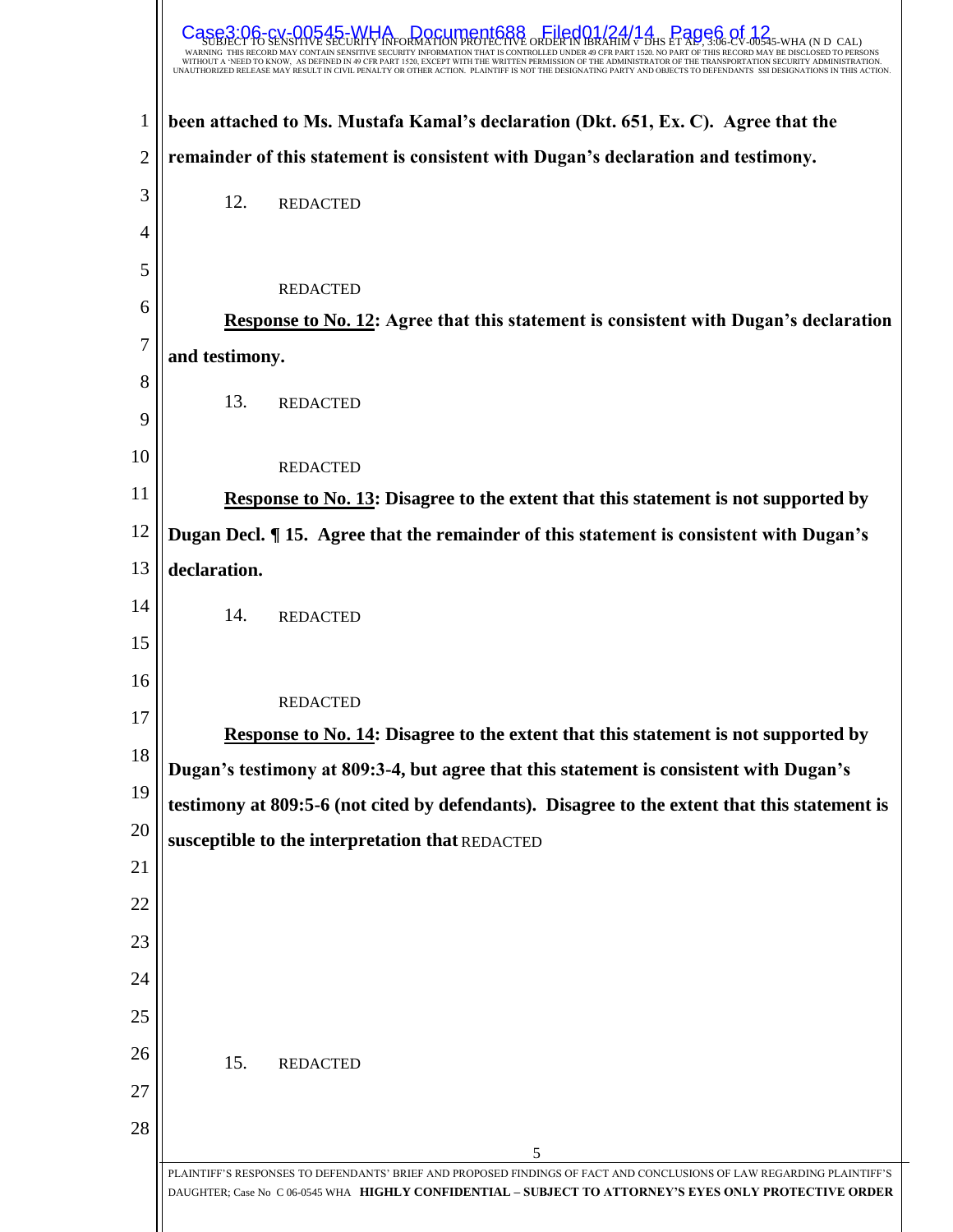| UNAUTHORIZED RELEASE MAY RESULT IN CIVIL PENALTY OR OTHER ACTION.  PLAINTIFF IS NOT THE DESIGNATING PARTY AND OBJECTS TO DEFENDANTS | 00545-WHA Document688 Filed01/24/14 Page7.ot<br>WITHOUT A 'NEED TO KNOW. AS DEFINED IN 49 CFR PART 1520, EXCEPT WITH THE WRITTEN PERMISSION OF THE ADMINISTRATOR OF THE TRANSPORTATION SECURITY ADMINISTRATION. |
|-------------------------------------------------------------------------------------------------------------------------------------|-----------------------------------------------------------------------------------------------------------------------------------------------------------------------------------------------------------------|
| <b>REDACTED</b>                                                                                                                     |                                                                                                                                                                                                                 |
|                                                                                                                                     | <b>Response to No. 15:</b> Agree that this statement is consistent with Dugan's testimony                                                                                                                       |
| and declaration.                                                                                                                    |                                                                                                                                                                                                                 |
| <b>Events of December 2, 2013</b>                                                                                                   |                                                                                                                                                                                                                 |
| 16.<br><b>REDACTED</b>                                                                                                              |                                                                                                                                                                                                                 |
|                                                                                                                                     |                                                                                                                                                                                                                 |
| <b>REDACTED</b>                                                                                                                     |                                                                                                                                                                                                                 |
| <b>Response to No. 16: Agree that this statement is consistent with Dugan's</b>                                                     |                                                                                                                                                                                                                 |
| declaration.                                                                                                                        |                                                                                                                                                                                                                 |
| 17.<br><b>REDACTED</b>                                                                                                              |                                                                                                                                                                                                                 |
|                                                                                                                                     |                                                                                                                                                                                                                 |
|                                                                                                                                     |                                                                                                                                                                                                                 |
|                                                                                                                                     |                                                                                                                                                                                                                 |
| <b>REDACTED</b>                                                                                                                     |                                                                                                                                                                                                                 |
|                                                                                                                                     | Response to No. 17: Agree that this statement is consistent with Dugan's testimony.                                                                                                                             |
|                                                                                                                                     | Disagree on the basis that this statement is wholly speculative and defendants are not                                                                                                                          |
| qualified to state REDACTED                                                                                                         |                                                                                                                                                                                                                 |
| $18$ . REDACTED                                                                                                                     |                                                                                                                                                                                                                 |
|                                                                                                                                     |                                                                                                                                                                                                                 |
| <b>REDACTED</b>                                                                                                                     |                                                                                                                                                                                                                 |
|                                                                                                                                     | <b>Response to No. 18:</b> Agree that this statement is consistent with Dugan's testimony                                                                                                                       |
| and declaration.                                                                                                                    |                                                                                                                                                                                                                 |
| 19.<br><b>REDACTED</b>                                                                                                              |                                                                                                                                                                                                                 |
|                                                                                                                                     |                                                                                                                                                                                                                 |
| <b>REDACTED</b>                                                                                                                     |                                                                                                                                                                                                                 |
|                                                                                                                                     | Response to No. 19: Disagree on the basis that there is no admissible evidence that                                                                                                                             |
| Ms. Mustafa Kamal was REDACTED                                                                                                      | . See Mustafa Kamal                                                                                                                                                                                             |
|                                                                                                                                     | Dec., Dkt. 651, ¶ 19. Defendants supplied no documentation supporting their assertion,                                                                                                                          |
| and their testimony is hearsay and violates the best evidence rule.                                                                 |                                                                                                                                                                                                                 |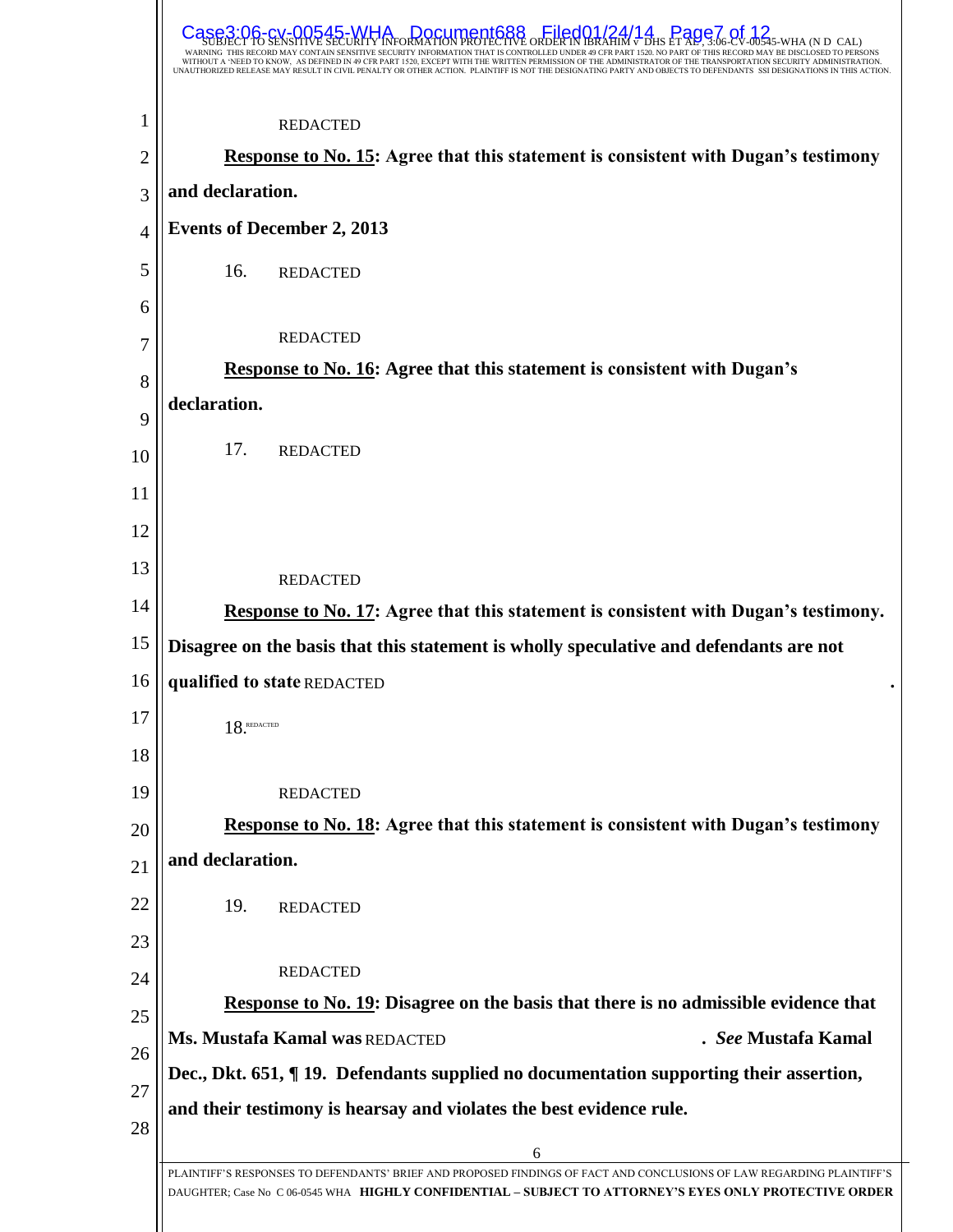|                      | <b>A Document688</b><br>Eiled01/24/14<br>$\frac{1}{2}$ 0545-WHA (N D CAL)<br>WITHOUT A 'NEED TO KNOW. AS DEFINED IN 49 CFR PART 1520, EXCEPT WITH THE WRITTEN PERMISSION OF THE ADMINISTRATOR OF THE TRANSPORTATION SECURITY ADMINISTRATION.<br>UNAUTHORIZED RELEASE MAY RESULT IN CIVIL PENALTY OR OTHER ACTION. PLAINTIFF IS NOT THE DESIGNATING PARTY AND OBJECTS TO DEFENDANTS |     |                                                                                                                                                                                                                                                                                                                                                                        |  |
|----------------------|------------------------------------------------------------------------------------------------------------------------------------------------------------------------------------------------------------------------------------------------------------------------------------------------------------------------------------------------------------------------------------|-----|------------------------------------------------------------------------------------------------------------------------------------------------------------------------------------------------------------------------------------------------------------------------------------------------------------------------------------------------------------------------|--|
| 1<br>2               |                                                                                                                                                                                                                                                                                                                                                                                    | 20. | <b>REDACTED</b>                                                                                                                                                                                                                                                                                                                                                        |  |
| 3<br>4<br>5          |                                                                                                                                                                                                                                                                                                                                                                                    |     | <b>REDACTED</b><br><b>Response to No. 20: Disagree to the extent that the Dugan Dec.</b> If 19 does not<br>support the statement that the REDACTED                                                                                                                                                                                                                     |  |
| 6                    |                                                                                                                                                                                                                                                                                                                                                                                    |     | Disagree that Ms. Mustafa Kamal was booked on a December 3, 2013                                                                                                                                                                                                                                                                                                       |  |
| 7                    |                                                                                                                                                                                                                                                                                                                                                                                    |     | flight. See Mustafa Kamal Dec., Dkt. 651, ¶ 19.                                                                                                                                                                                                                                                                                                                        |  |
| 8<br>9               |                                                                                                                                                                                                                                                                                                                                                                                    | 21. | <b>REDACTED</b>                                                                                                                                                                                                                                                                                                                                                        |  |
| 10<br>11             |                                                                                                                                                                                                                                                                                                                                                                                    |     | <b>REDACTED</b><br>Response to No. 21: Agree that this statement is consistent with Dugan's testimony.                                                                                                                                                                                                                                                                 |  |
| 12<br>13<br>14       |                                                                                                                                                                                                                                                                                                                                                                                    |     | <b>Disagree that REDACTED</b>                                                                                                                                                                                                                                                                                                                                          |  |
| 15<br>16             |                                                                                                                                                                                                                                                                                                                                                                                    | 22. | <b>REDACTED</b>                                                                                                                                                                                                                                                                                                                                                        |  |
| 17                   |                                                                                                                                                                                                                                                                                                                                                                                    |     | <b>REDACTED</b>                                                                                                                                                                                                                                                                                                                                                        |  |
| 18                   |                                                                                                                                                                                                                                                                                                                                                                                    |     | Response to No. 22: Agree that this statement is consistent with Dugan's testimony.                                                                                                                                                                                                                                                                                    |  |
| 19                   |                                                                                                                                                                                                                                                                                                                                                                                    |     | Disagree to the extent that this statement is susceptible to the interpretation that Ms.                                                                                                                                                                                                                                                                               |  |
| 20                   |                                                                                                                                                                                                                                                                                                                                                                                    |     | Mustafa Kamal willfully failed to "show up" for any December 3, 2013 flight. Ms. Mustafa                                                                                                                                                                                                                                                                               |  |
|                      | Kamal did not book any such flight and therefore could not have failed to show up for it.                                                                                                                                                                                                                                                                                          |     |                                                                                                                                                                                                                                                                                                                                                                        |  |
| 21<br>22             | Mustafa Kamal Dec., Dkt. 651, ¶19.                                                                                                                                                                                                                                                                                                                                                 |     |                                                                                                                                                                                                                                                                                                                                                                        |  |
| 23                   |                                                                                                                                                                                                                                                                                                                                                                                    | 1.  | <u>PLAINTIFF'S RESPONSES TO DEFENDANTS' PROPOSED CONCLUSIONS OF LAW</u><br>Defendants did not act to deprive Ms. Mustafa Kamal of the ability to testify at                                                                                                                                                                                                            |  |
| 24<br>25<br>26<br>27 | trial.                                                                                                                                                                                                                                                                                                                                                                             |     | Proposed Findings of Fact: 5-22; Erickson v. Newmar Corp., 87 F.3d 298, 303<br>(9th Cir. 1996) ("Federal courts have inherent powers to manage their own<br>proceedings and to control the conduct of those who appear before them[,]" and<br>have the "inherent power to punish bad faith conduct which abuses the judicial<br>process," including witness tampering) |  |
| 28                   |                                                                                                                                                                                                                                                                                                                                                                                    |     | 7                                                                                                                                                                                                                                                                                                                                                                      |  |
|                      |                                                                                                                                                                                                                                                                                                                                                                                    |     | PLAINTIFF'S RESPONSES TO DEFENDANTS' BRIEF AND PROPOSED FINDINGS OF FACT AND CONCLUSIONS OF LAW REGARDING PLAINTIFF'S<br>DAUGHTER; Case No C 06-0545 WHA HIGHLY CONFIDENTIAL - SUBJECT TO ATTORNEY'S EYES ONLY PROTECTIVE ORDER                                                                                                                                        |  |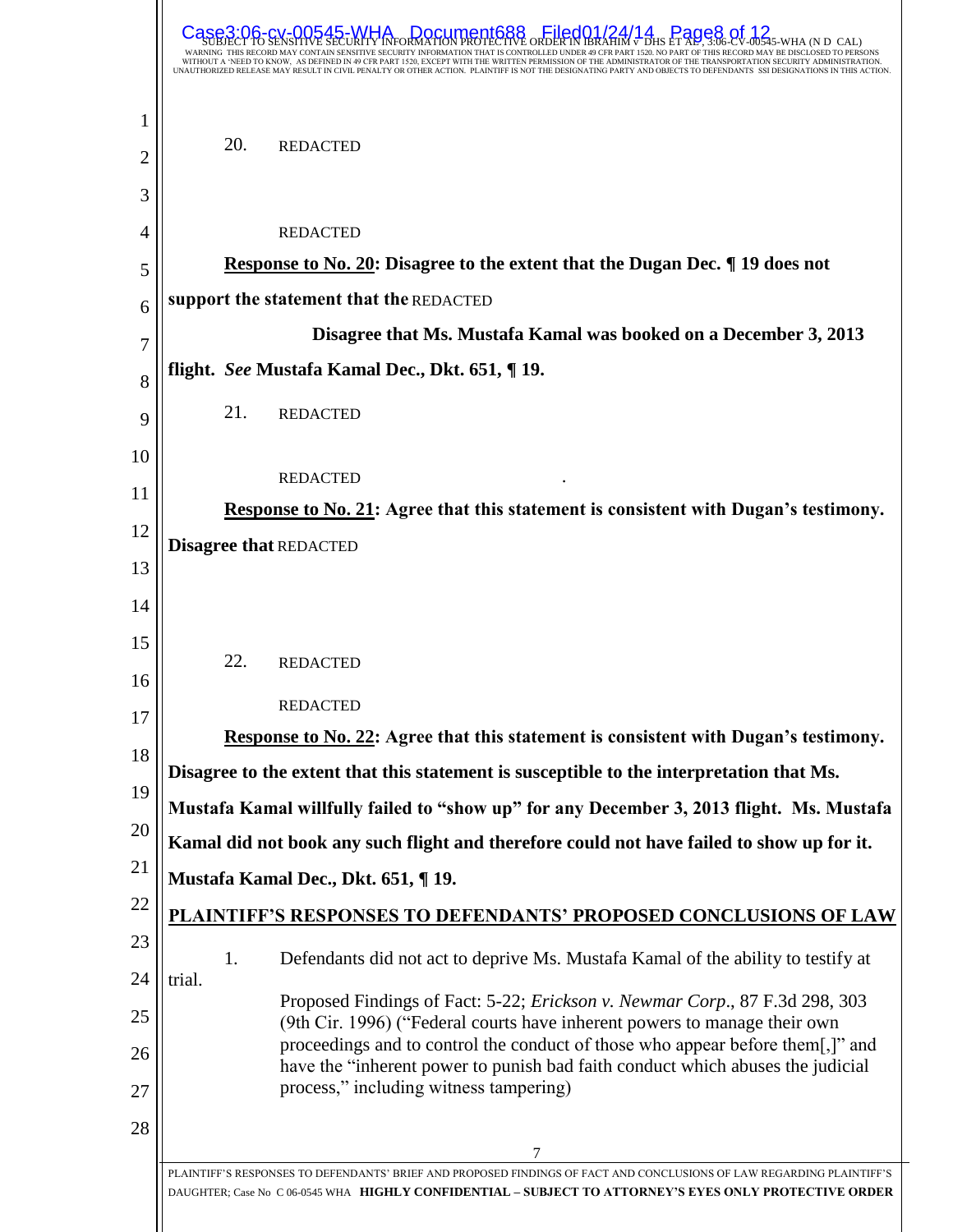## SUBJECT TO SENSITIVE SECURITY INFORMATION PROTECTIVE ORDER IN IBRAHIM <del>6</del> DHS ET AL, 3.06-CV-00545-WHA (N D CAL)<br>warning this record may contain sensitive security information that is controlled under 49 cfr part 1520. No  $\textsf{Case3:06-cy-00545-WHA}_{\textsf{E2}}$  Document688  $\textsf{CEB4}$  Page9 of 12

| 1              | <b>Response to No. 1: Disagree on the basis that Department of Homeland Security</b>                                                                                                                                            |  |  |  |
|----------------|---------------------------------------------------------------------------------------------------------------------------------------------------------------------------------------------------------------------------------|--|--|--|
| $\overline{2}$ | (DHS) is a defendant in this matter, and is the parent agency of U.S. Customs and Border                                                                                                                                        |  |  |  |
| 3              | Protection (CBP) and the CBP's National Targeting Center (NTC). Second Amended                                                                                                                                                  |  |  |  |
| $\overline{4}$ | Complaint (Dkt. 161); Dugan Dec. ¶ 1, 2. CBP Officers at the Regional Carrier Liaison                                                                                                                                           |  |  |  |
| 5              | Group (RCLG) in Honolulu, Hawaii requested via REDACTED e-mail that Philippine                                                                                                                                                  |  |  |  |
| 6              | Airlines follow a "POSSIBLE NO BOARD REQUEST" REDACTED                                                                                                                                                                          |  |  |  |
| $\tau$         |                                                                                                                                                                                                                                 |  |  |  |
| 8              | ; Mustafa Kamal Dec. Ex. C. The practical result of CBP's request was that Ms.                                                                                                                                                  |  |  |  |
| 9              | Mustafa Kamal was denied boarding on her flight from Kuala Lumpur to Manila on                                                                                                                                                  |  |  |  |
| 10             | December 1, 2013, and ultimately the ability to testify at trial. Mustafa Kamal Dec. II 10-                                                                                                                                     |  |  |  |
|                | 19.                                                                                                                                                                                                                             |  |  |  |
| 11             | 2.<br>Defendants' Counsel did not act to deprive Ms. Mustafa Kamal of the ability to                                                                                                                                            |  |  |  |
| 12             | testify at trial.<br>Proposed Findings of Fact: 5-22; <i>Erickson v. Newmar Corp.</i> , 87 F.3d 298, 303                                                                                                                        |  |  |  |
| 13             | (9th Cir. 1996)                                                                                                                                                                                                                 |  |  |  |
| 14             | Response to No. 2: Agree that defendants did not present evidence that defendants'                                                                                                                                              |  |  |  |
| 15             | counsel acted to deprive Ms. Mustafa Kamal of the ability to testify at trial.                                                                                                                                                  |  |  |  |
| 16             | 3.<br>Defendants did not deny Raihan Binti Mustafa Kamal boarding on her Kuala                                                                                                                                                  |  |  |  |
| 17             | Lampur to Manila flight on December 1, 2013.<br>Proposed Findings of Fact: 9-21; 8 U.S.C. § 1103; 8 U.S.C. § 1323                                                                                                               |  |  |  |
| 18             | Response to No. 3: Disagree on the basis that Department of Homeland Security                                                                                                                                                   |  |  |  |
| 19             | (DHS) is a defendant in this matter, and is the parent agency of U.S. Customs and Border                                                                                                                                        |  |  |  |
| 20             | Protection (CBP) and the CBP's National Targeting Center (NTC). Second Amended                                                                                                                                                  |  |  |  |
| 21             | Complaint (Dkt. 161); Dugan Dec. ¶ 1, 2. CBP Officers at the Regional Carrier Liaison                                                                                                                                           |  |  |  |
| 22             | Group (RCLG) in Honolulu, Hawaii requested via REDACTED e-mail that Philippine                                                                                                                                                  |  |  |  |
| 23             | Airlines follow a "POSSIBLE NO BOARD REQUEST" REDACTED                                                                                                                                                                          |  |  |  |
| 24             |                                                                                                                                                                                                                                 |  |  |  |
| 25             | Mustafa Kamal Dec. Ex. C. The practical result of CBP's request was that Ms.                                                                                                                                                    |  |  |  |
| 26             | Mustafa Kamal was denied boarding on her flight from Kuala Lumpur to Manila on                                                                                                                                                  |  |  |  |
| 27             | December 1, 2013, and ultimately the ability to testify at trial. Mustafa Kamal Dec. II 10-                                                                                                                                     |  |  |  |
| 28             | 19. Disagree on the basis that 8 U.S.C. § 1103 (entitled "Powers and duties of the                                                                                                                                              |  |  |  |
|                | 8                                                                                                                                                                                                                               |  |  |  |
|                | PLAINTIFF'S RESPONSES TO DEFENDANTS' BRIEF AND PROPOSED FINDINGS OF FACT AND CONCLUSIONS OF LAW REGARDING PLAINTIFF'S<br>DAUGHTER: Case No C 06-0545 WHA HIGHLY CONFIDENTIAL – SUBJECT TO ATTORNEY'S EYES ONLY PROTECTIVE ORDER |  |  |  |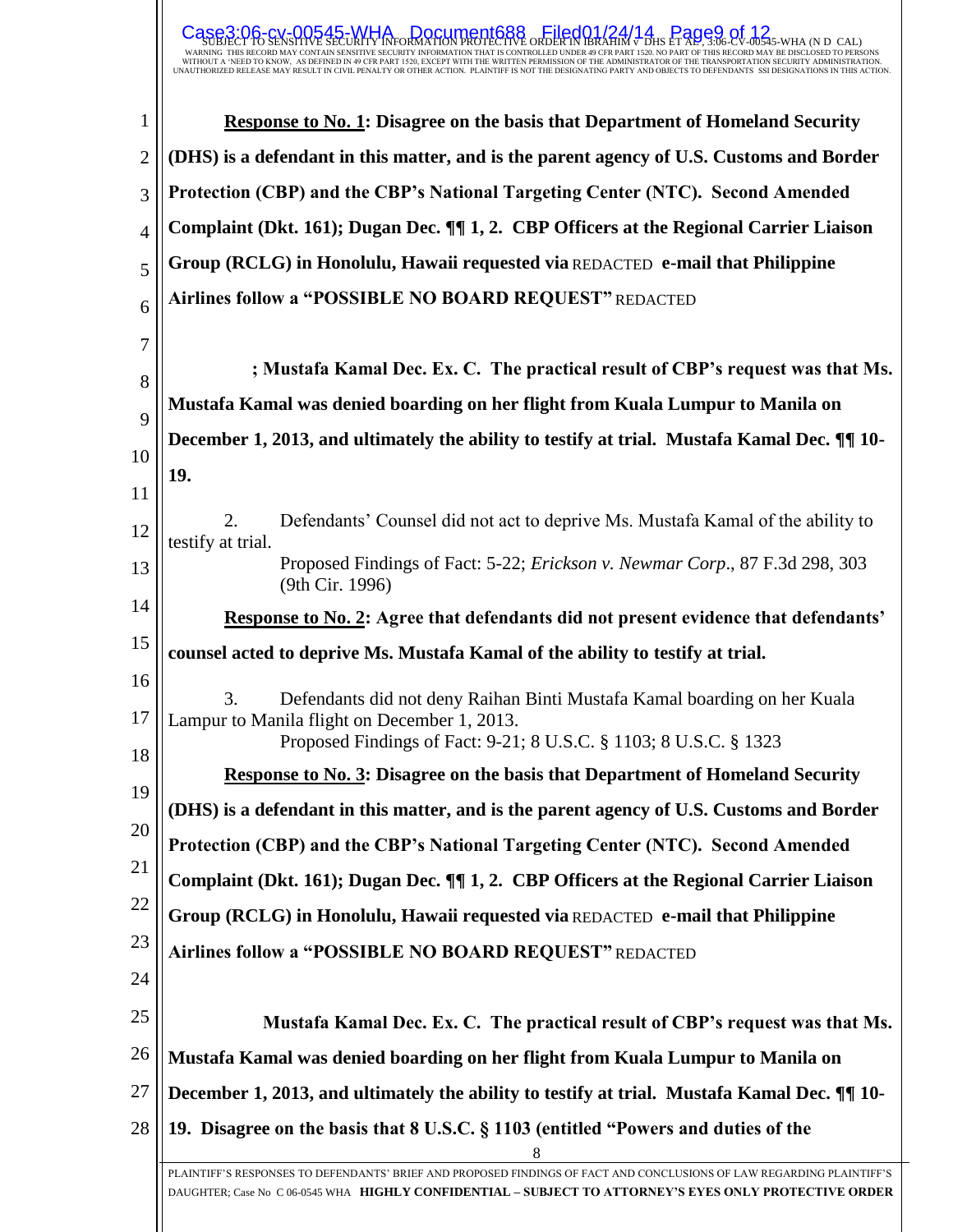|                | $_5$ $\frac{[1.6001/24/14]}{2}$ $\frac{[1.6001/24/14]}{2}$<br>1545-WHA Document688<br>UT A 'NEED TO KNOW, AS DEFINED IN 49 CFR PART 1520, EXCEPT WITH THE WRITTEN PERMISSION OF THE ADMINISTRATOR OF THE TRANSPORTATION SECURITY ADMINISTRATION<br>JNAUTHORIZED RELEASE MAY RESULT IN CIVIL PENALTY OR OTHER ACTION. |  |  |  |  |
|----------------|----------------------------------------------------------------------------------------------------------------------------------------------------------------------------------------------------------------------------------------------------------------------------------------------------------------------|--|--|--|--|
| 1              | Secretary, the Under Secretary, and the Attorney General) and 8 U.S.C. § 1323 (entitled                                                                                                                                                                                                                              |  |  |  |  |
| $\overline{2}$ | "Unlawful bringing of aliens into United States) do not support the legal conclusion that                                                                                                                                                                                                                            |  |  |  |  |
| 3              | defendants did not deny Ms. Mustafa Kamal boarding on her flight.                                                                                                                                                                                                                                                    |  |  |  |  |
| $\overline{4}$ | CBP's December 1, 2013 email to Philippine Airlines regarding Ms. Mustafa<br>4.                                                                                                                                                                                                                                      |  |  |  |  |
| 5<br>6         | Kamal was sent in connection with the agency's practice of assisting carriers transporting<br>passengers to the United States to inform the carrier's decisions with respect to those passengers<br>who may lack appropriate documentation or be found inadmissible upon arriving at a United                        |  |  |  |  |
| 7              | States port of entry.<br>8 U.S.C. § 1231(e); 8 U.S.C. § 1323.                                                                                                                                                                                                                                                        |  |  |  |  |
| 8              | Response to No. 4: Disagree on the basis that 8 U.S.C. § 1231(e) (entitled "Payment                                                                                                                                                                                                                                  |  |  |  |  |
| 9              | of expenses of removal") and 8 U.S.C. § 1323 (entitled "Unlawful bringing of aliens into                                                                                                                                                                                                                             |  |  |  |  |
| 10             | United States) do not describe the legal basis for CBP's particular "practice of assisting                                                                                                                                                                                                                           |  |  |  |  |
| 11             | carriers."                                                                                                                                                                                                                                                                                                           |  |  |  |  |
| 12             | Ms. Mustafa Kamal's assertions regarding her travel difficulties are not relevant<br>5.                                                                                                                                                                                                                              |  |  |  |  |
| 13             | to this litigation because she is not a party to this litigation, this case is not a class action, and the<br>evidence does not relate to a claim or defense.<br>Compl., Dkt. 161; Federal Rules of Evidence 401                                                                                                     |  |  |  |  |
| 14             | Response to No. 5: Disagree on the basis that Ms. Mustafa Kamal's travel                                                                                                                                                                                                                                             |  |  |  |  |
| 15             | difficulties are relevant to Dr. Ibrahim's due process claim that placement REDACTED                                                                                                                                                                                                                                 |  |  |  |  |
| 16             | infringes on her fundamental rights, including the right to travel internationally. Second                                                                                                                                                                                                                           |  |  |  |  |
| 17<br>18       | Amended Complaint (Dkt. 161), $\P\P$ 123-125; Fed. R. Evid. 401. Defendants admit that REDACTEI                                                                                                                                                                                                                      |  |  |  |  |
| 19             |                                                                                                                                                                                                                                                                                                                      |  |  |  |  |
|                | <b>B.</b> Dugan                                                                                                                                                                                                                                                                                                      |  |  |  |  |
| 20             | Dec. ¶ 5; RT 312:14-313:12 (defendants' response to Request for Admission No. 1).                                                                                                                                                                                                                                    |  |  |  |  |
| 21             | Defendants claim that Dr. Ibrahim's REDACTED<br>"does not interfere with any                                                                                                                                                                                                                                         |  |  |  |  |
| 22             | liberty or property interest" and that Dr. Ibrahim's "inability to travel to the United States                                                                                                                                                                                                                       |  |  |  |  |
| 23             | stems from her lack of a visa." Defs.' Post-Trial Proposed Findings of Fact and                                                                                                                                                                                                                                      |  |  |  |  |
| 24             | Conclusions of Law, ¶ 4, 6. Defendants' actions regarding Ms. Mustafa Kamal (an                                                                                                                                                                                                                                      |  |  |  |  |
| 25             | American citizen who does not require a visa to travel to the United States) tend to prove                                                                                                                                                                                                                           |  |  |  |  |
| 26             | that REDACTED<br>serves as an independent basis for infringing upon the right to                                                                                                                                                                                                                                     |  |  |  |  |
| 27             | international travel, separate and apart from the lack of a visa. Fed. R. Evid. 401.                                                                                                                                                                                                                                 |  |  |  |  |
| 28             |                                                                                                                                                                                                                                                                                                                      |  |  |  |  |
|                | 9                                                                                                                                                                                                                                                                                                                    |  |  |  |  |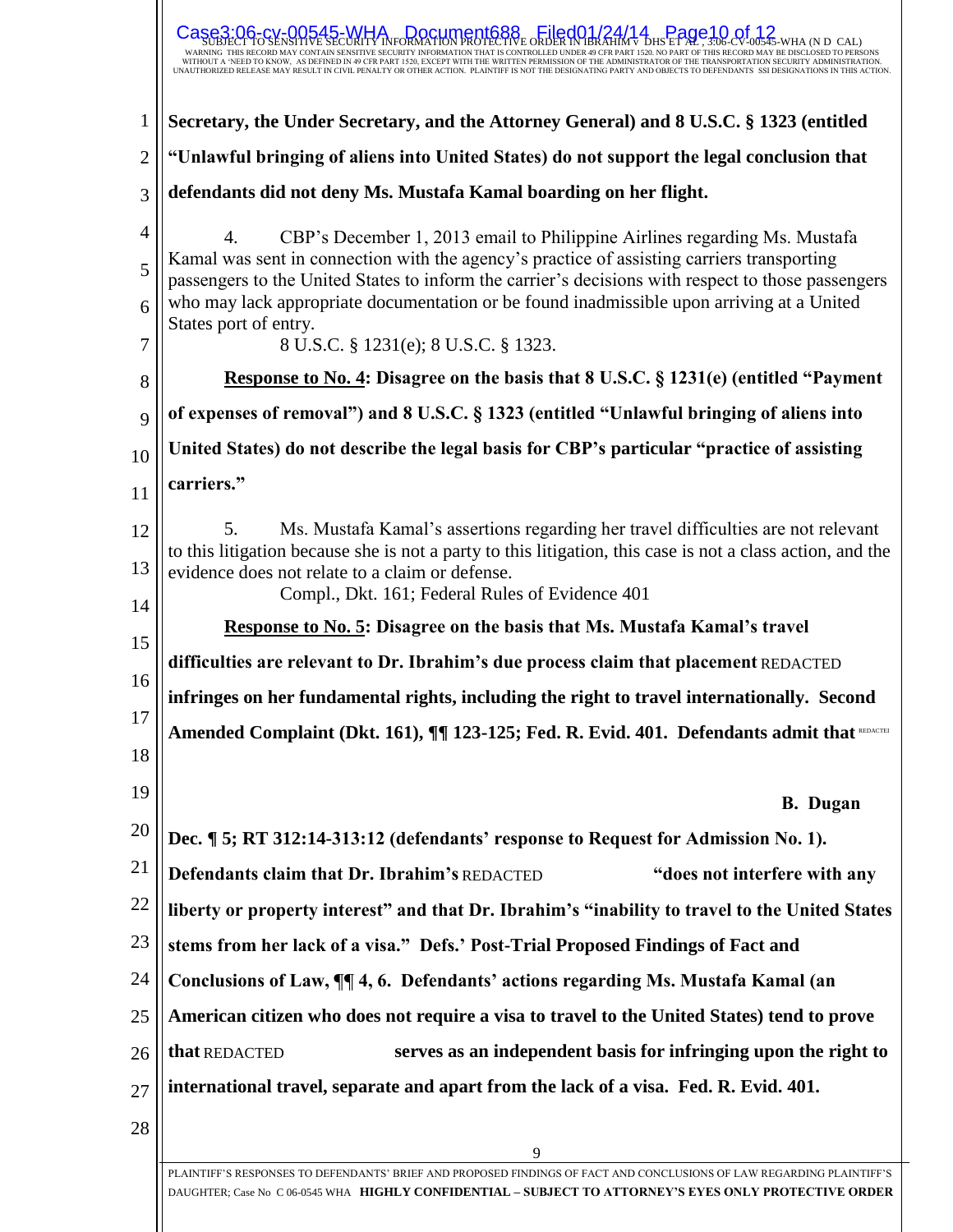|                | O SENSITIVE SECURITY INFORMATION PROTECTIVE ORDER IN IBRAHIM V  DHS ET AL , 3:06-CV-00545-WHA (N D  CAL)                                                                                                                                                |  |  |  |  |  |
|----------------|---------------------------------------------------------------------------------------------------------------------------------------------------------------------------------------------------------------------------------------------------------|--|--|--|--|--|
| $\mathbf{1}$   | Ms. Mustafa Kamal's assertions regarding her travel difficulties are not relevant<br>6.                                                                                                                                                                 |  |  |  |  |  |
| $\overline{2}$ | to this litigation because the evidence does not involve facts that are of consequence in<br>determining the action, and any probative value is substantially outweighed by the prejudice and<br>confusion on the issues.                               |  |  |  |  |  |
| 3              | Federal Rules of Evidence 401, 403                                                                                                                                                                                                                      |  |  |  |  |  |
| 4              | Response to No. 6: Disagree on the basis that Ms. Mustafa Kamal's travel                                                                                                                                                                                |  |  |  |  |  |
| 5              | difficulties are relevant to Dr. Ibrahim's due process claim that placement REDACTED                                                                                                                                                                    |  |  |  |  |  |
| 6              | infringes on her fundamental rights, including the right to travel internationally. Second                                                                                                                                                              |  |  |  |  |  |
| 7              | Amended Complaint (Dkt. 161), II 123-125; Fed. R. Evid. 401. Defendants admit that REDACTED                                                                                                                                                             |  |  |  |  |  |
| 8              | <b>REDACTED</b>                                                                                                                                                                                                                                         |  |  |  |  |  |
| 9              | Dugan                                                                                                                                                                                                                                                   |  |  |  |  |  |
| 10             | Dec. ¶ 5; RT 312:14-313:12 (defendants' response to Request for Admission No. 1).                                                                                                                                                                       |  |  |  |  |  |
| 11             | Defendants claim that Dr. Ibrahim's REDACTED<br>"does not interfere with any                                                                                                                                                                            |  |  |  |  |  |
| 12             | liberty or property interest" and that Dr. Ibrahim's "inability to travel to the United States                                                                                                                                                          |  |  |  |  |  |
| 13             | stems from her lack of a visa." Defs.' Post-Trial Proposed Findings of Fact and                                                                                                                                                                         |  |  |  |  |  |
| 14             | Conclusions of Law, ¶ 4, 6. Defendants' actions regarding Ms. Mustafa Kamal (an                                                                                                                                                                         |  |  |  |  |  |
| 15             | American citizen who does not require a visa to travel to the United States) tend to prove                                                                                                                                                              |  |  |  |  |  |
| 16             | serves as an independent basis for infringing upon the right to<br>that REDACTED                                                                                                                                                                        |  |  |  |  |  |
| 17             | international travel, separate and apart from the lack of a visa. Fed. R. Evid. 401.                                                                                                                                                                    |  |  |  |  |  |
| 18             | Defendants have not shown that the relevance of the information regarding Ms.                                                                                                                                                                           |  |  |  |  |  |
| 19             | Mustafa Kamal is outweighed by any risk of unfair prejudice or confusion of the issues.                                                                                                                                                                 |  |  |  |  |  |
|                | Fed. R. Evid. 403. The fact that individuals with REDACTED                                                                                                                                                                                              |  |  |  |  |  |
| 20             | REDACTED can be prevented from traveling is highly relevant and not prejudicial or confusing.                                                                                                                                                           |  |  |  |  |  |
| 21             | 7.<br>Defendants are not responsible for any actions undertaken by Malaysian Airlines.                                                                                                                                                                  |  |  |  |  |  |
| 22<br>23       | Proposed Findings of Fact: 11-13; Lujan v. Defenders of Wildlife, 504 U.S. 555,<br>561–62 (1992) (noting that a plaintiff lacks standing to challenge the government<br>for actions taken by third parties that the government did not cause); Allen v. |  |  |  |  |  |
| 24<br>25       | <i>Wright</i> , 468 U.S. $\overline{7}37$ , 759–61 (1984) ("The links in the chain of causation<br>between the challenged Government conduct and the asserted injury are far too<br>weak for the chain as a whole to sustain respondents' standing"     |  |  |  |  |  |
| 26             | <b>Response to No. 7: Disagree on the basis that defendants' conduct was the cause of</b>                                                                                                                                                               |  |  |  |  |  |
| 27             | Ms. Mustafa Kamal's inability to fly to the United States. But for defendants' requests, via                                                                                                                                                            |  |  |  |  |  |
| 28             | REDACTED e-mail to Philippine Airlines, Ms. Mustafa Kamal would not have been denied                                                                                                                                                                    |  |  |  |  |  |
|                | 10                                                                                                                                                                                                                                                      |  |  |  |  |  |
|                | PLAINTIFF'S RESPONSES TO DEFENDANTS' BRIEF AND PROPOSED FINDINGS OF FACT AND CONCLUSIONS OF LAW REGARDING PLAINTIFF'S                                                                                                                                   |  |  |  |  |  |

 $\textsf{Case3:06-cv-00545-WHA}$  Document688 Filed01/24/14  $\textsf{Case3:06-11}$  of 12

DAUGHTER; Case No C 06-0545 WHA **HIGHLY CONFIDENTIAL – SUBJECT TO ATTORNEY'S EYES ONLY PROTECTIVE ORDER**